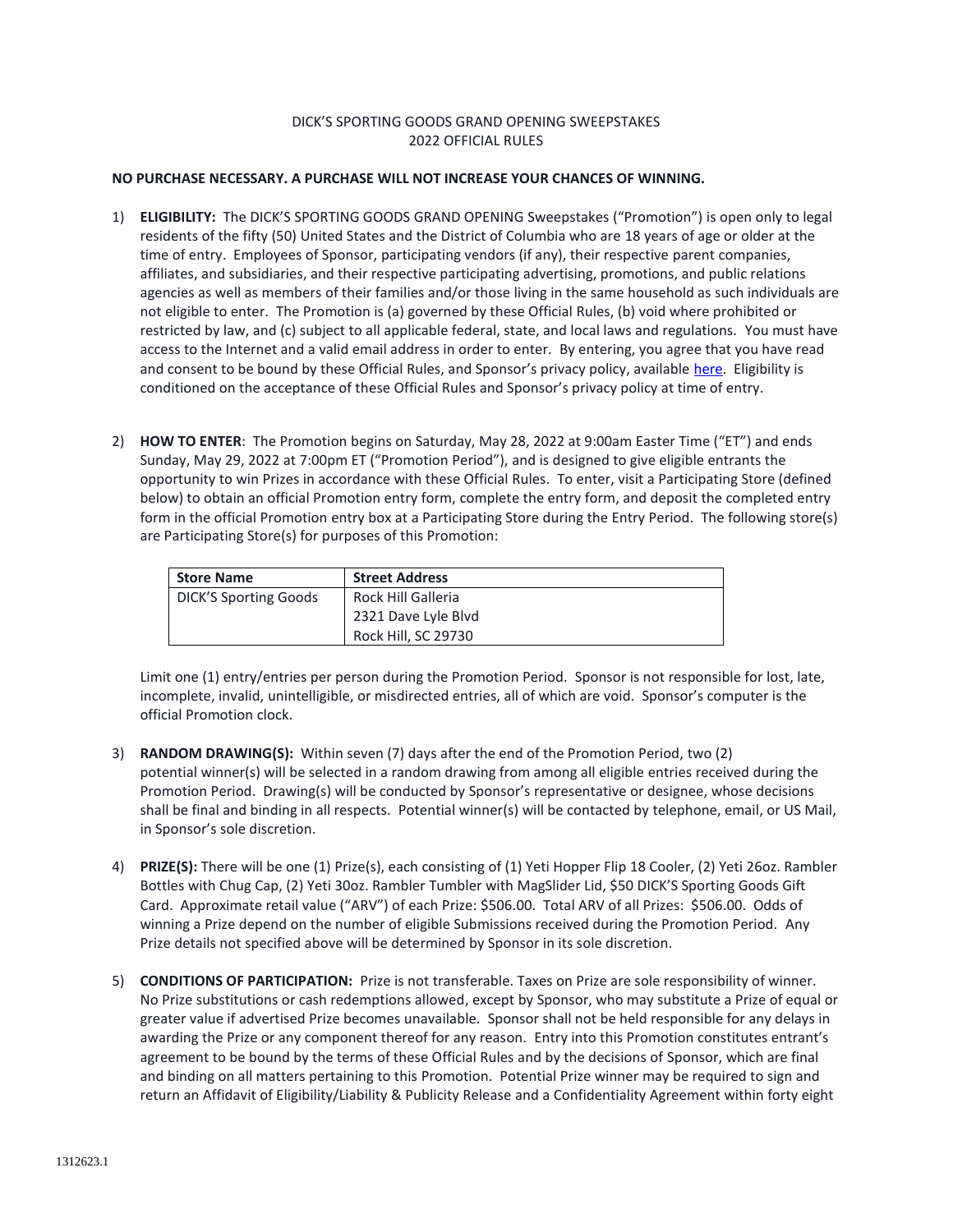(48) hours following the date of first attempted notification. Failure to comply within this time period may result in disqualification and selection of an alternate winner. In the event that any prize notification message is returned as undeliverable or if no response to the prize notification message is received within the time period stated or if the potential winner is found ineligible or does not comply with these Official Rules, the Prize may, in the Sponsor's sole and absolute discretion, be forfeited and awarded to an alternate winner selected at random from among remaining eligible Submissions. If Sponsor is unable to confirm a winner after three (3) good faith attempts, the Prize may not be awarded. If the confirmed winner forfeits the Prize for any reason after confirmation, no alternate winner will be selected. In no event will more than one Prize(s) be awarded. If, for any reason, more than one (1) prize notification is sent (or more than one (1) claim is received), Sponsor reserves the right to award the prize through a random drawing from among all eligible prize claims received. Failure by the Sponsor to enforce any provision of these Official Rules shall not constitute a waiver of that provision.

- 6) **RELEASE**: By participating in the Promotion, winner agrees to release Sponsor, participating vendors (if any), and each of their respective parent companies, subsidiaries, affiliates, related companies and advertising, promotion and public relations agencies, and each of their respective officers, directors, employees and agents ("Released Parties") from any and all liability, loss or damage of any kind arising out of or in connection with their participation in this Promotion or with respect to awarding, receipt, possession, use and/or misuse of any Prize. The Released Parties not responsible for any typographical or other error in the printing of the offer, administration of the Promotion, or in the announcement of the prize. An entrant may be prohibited from participating in this Promotion if, in Sponsor's sole discretion, it reasonably believes that the entrant has attempted to undermine the legitimate operation of this Promotion by cheating, deception, or other unfair playing practices or annoys, abuses, threatens or harasses any other entrants, Released Parties, or associated agencies or entities.
- 7) **DISPUTES**: Except where prohibited, entrant agrees that any and all disputes, claims and causes of action arising out of, or connected with, the Promotion or any Prize awarded shall be resolved individually, without resort to any form of class action, and exclusively by the appropriate court located in the Commonwealth of Pennsylvania. All issues and questions concerning the construction, validity, interpretation, and enforceability of these Official Rules, entrant's rights and obligations, or the rights and obligations of the Sponsor in connection with the Promotion, shall be governed by, and construed in accordance with, the laws of the Commonwealth of Pennsylvania, without giving effect to any choice of law or conflict of law or conflict of law rules (whether of the Commonwealth of Pennsylvania or any other jurisdiction), which would cause the application of the laws of any jurisdiction other than the Commonwealth of Pennsylvania.
- 8) **ELIMINATION**: Any false information provided within the context of the Promotion by any entrant concerning identity, postal address, telephone number, ownership of right or noncompliance with these Official Rules or the like may result in the immediate elimination of the entrant from the Promotion.
- **9) WAIVER**: Entrants hereby waive all rights to: (i) claim punitive, exemplary, special, incidental, indirect and consequential damages and any other damages (whether due to negligence or otherwise), other than for actual out-of-pocket costs; and (ii) have damages multiplied or otherwise increased.
- 10) **LIMIT OF LIABILITY:** If, for any reason, the Promotion is not capable of running as planned, including infection by computer virus, bugs, tampering, unauthorized intervention, fraud, technical failures, act of God, or any other causes which corrupt or otherwise affect the administration, security, fairness, integrity, or proper conduct of this Promotion, Sponsor reserves the right at its sole discretion to cancel, terminate, modify or suspend the Promotion or any portion thereof at any time, and for any reason without further obligation or advance notice. Sponsor reserves the right, but does not have any obligation, to select winners from eligible entries received as of the termination date. Sponsor further reserves the right to disqualify any individual who tampers with the entry process or the operation of the Promotion or acts in violation of these Official Rules or in an unsportsmanlike or disruptive manner.